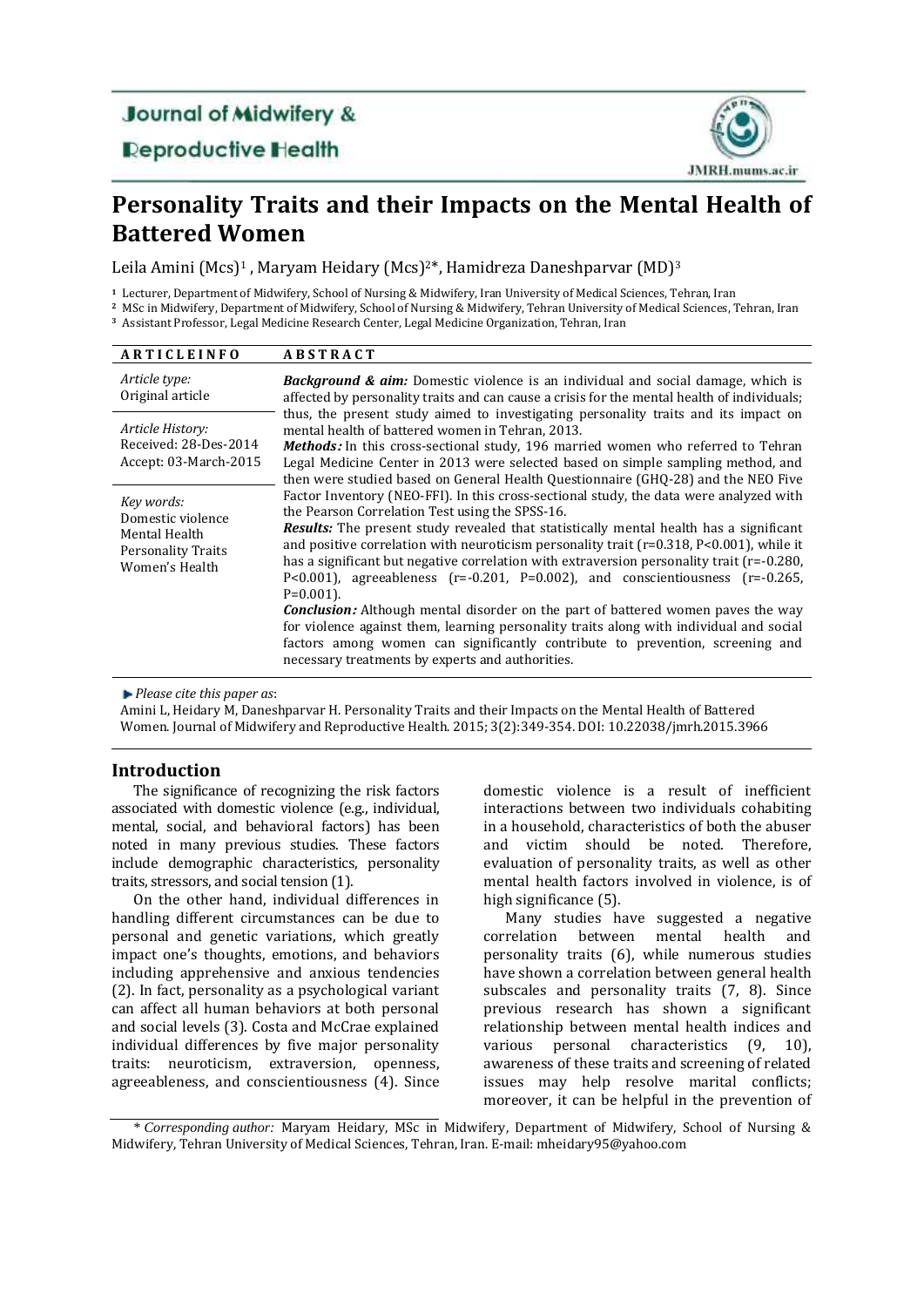domestic violence. The present study aimed to determine the personality traits of battered women and evaluate the impacts of these characteristics on women's mental health.

#### **Materials and Methods**

This cross-sectional study was carried out during February-April 2013. The study sample included 196 married women, referring to South Forensic Medicine Center in Tehran in 2013. In this study, simple sampling method was applied and initial data were obtained using a demographic questionnaire, General Health Questionnaire-28 (GHQ-28), and NEO Five-Factor Personality Inventory (NEO-FFI).

The samples were entered to the study after observing ethical considerations and obtaining written informed consents. The inclusion criteria were as follows: 1) Iranian nationality; 2) no prior history of chronic mental or physical diseases in women or their spouses; and 3) no psychotropic drug abuse, cigarette smoking, or alcohol consumption in women or their spouses.

The demographic questionnaire elicited information on factors which may be related to spousal violence including age, level of education, and economic status.

The NEO-FFI questionnaire contains 60 items (12 items per domain) and is used for the rapid evaluation of five major personality traits: neuroticism, extraversion, openness, conscientiousness, and agreeableness. The items were graded using a 5-point Likert scale (0=strongly disagree, 1= disagree, 2= neither agree nor disagree,  $3=$  agree, and  $4=$  strongly agree). The score of each domain ranged from 0 to 48, and the total score was calculated by summing the scores.

The validity of NEO-FFI was confirmed by Costa and McCrae and its reliability was reported as follows: neuroticism= 0.90, extraversion= 0.78, openness= 0.76, agreeableness= 0.86, and conscientiousness= 0.90 (11).

GHQ-28 was used to survey the mental health of the study population. This questionnaire was developed by Goldberg and Hillary in 1979 (12) and consisted of four subscales, each containing seven items. The subscales were as follows: somatic symptoms (items 1-7), anxiety (items 8-14), social dysfunction (items 15-21), and severe depression (items 22-28).

An independent study by Ebrahami et al. (2007) evaluated and confirmed the reliability and validity of GHQ-28 in 2007 in Iran. In this study, the cut-off point, sensitivity, specificity, and the total classification error were 24, 0.80, 0.99, and 0.10, respectively. The criterion validity, correlation coefficient, and Cronbach's alpha were reported to be 0.78, 0.90, and 0.97, respectively (14).

In this questionnaire, low scores indicated the individual's well-being and high scores represented unhealthiness or feelings of discomfort. After collecting the data, the questionnaires were coded. Simple Likert scale is considered the best scoring method for this questionnaire (0, 1, 2, and 3). The maximum score was 84 and based on similar studies in Iran, the cut-off point for separating healthy individuals from patients was 24; score 5 was defined as the cut-off point in each subscale. Scores higher than 24 indicated psychiatric disorders, while scores lower than 24 showed good psychosocial status (13, 14).

Data analysis was performed, using SPSS version 16. In order to determine the correlation between quantitative variables, Pearson's correlation coefficient was applied. P-value < 0.05 was considered statistically significant.

#### **Results**

The personality traits and general health scores of battered women according to their demographic characteristics are presented in Table 1. As indicated in this table, the maximum and minimum ages of participants were 57 and 18 years, respectively; also, the mean and standard deviation were 29.9 and 6.3 years, respectively. The study findings showed that the highest percentage of studied subjects (52.6%) had high school diplomas. Also, the economic status of most subjects was moderate (48.5%).

As shown in Table 1, a significant association was found between general health scores and women's age (P=0.006). Moreover, a significant correlation was found between total personality trait scores and economic status (P=0.018). Scheffé post-hoc test results demonstrated that general health scores were significantly lower in 40-year-old subjects (or older), in comparison with participants, aged 21-30 or 31-40 years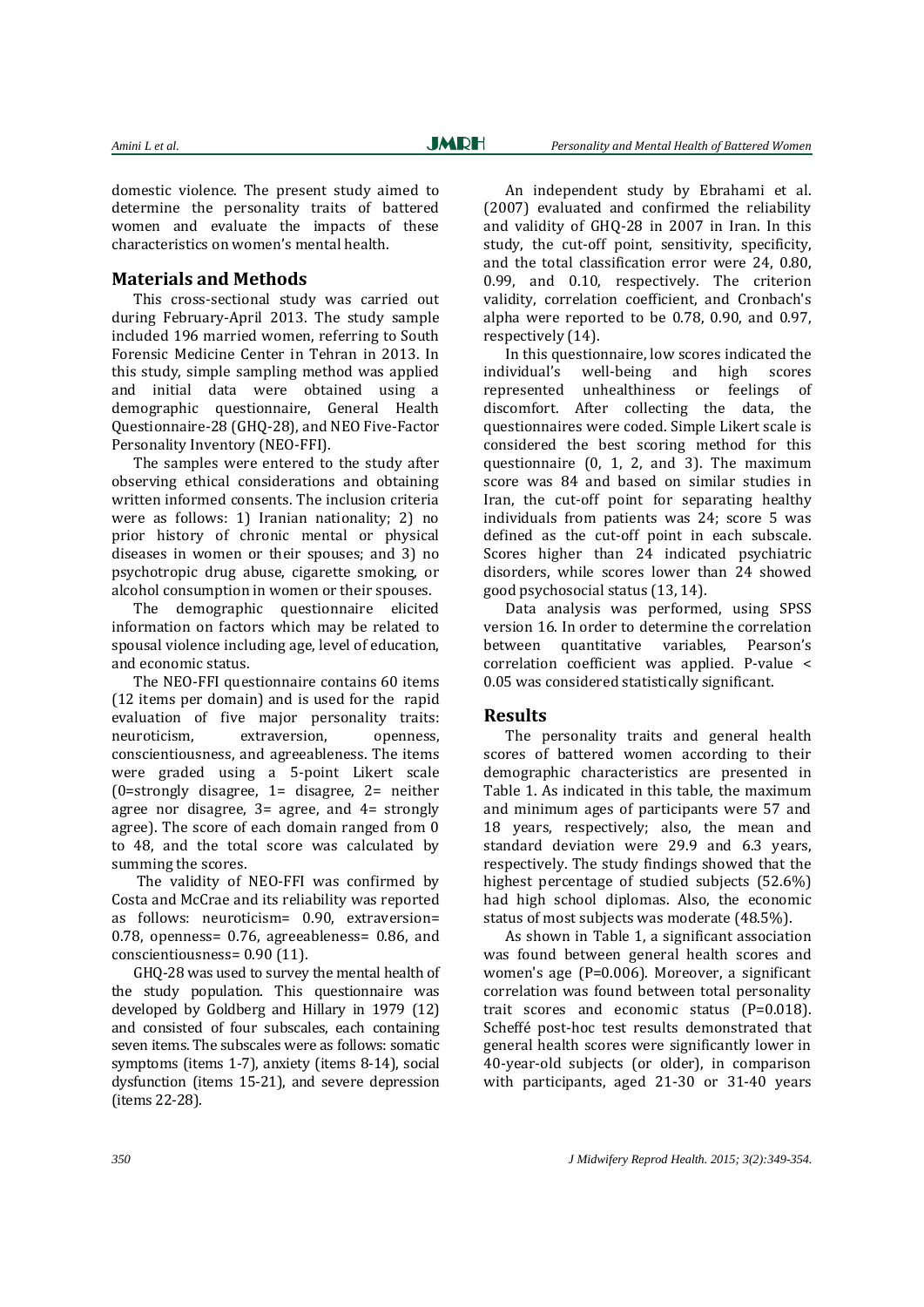**Table 1.** Total personality traits and total general health scores, according to demographic characteristics of battered women

|                                    | N(%)      | <b>Total Personality Traits</b> | <b>Total General Health scores</b> |  |  |  |  |
|------------------------------------|-----------|---------------------------------|------------------------------------|--|--|--|--|
|                                    |           | mean ±SD                        | mean ±SD                           |  |  |  |  |
| Subjects' age (year)               |           |                                 |                                    |  |  |  |  |
| $\leq 20$                          | 7(3.6)    | 130.66±13.82                    | $58.44 \pm 8.29$                   |  |  |  |  |
| 21-30                              | 97(49.5)  | 132.48±11.14                    | $57.41 \pm 14.52$                  |  |  |  |  |
| $31 - 40$                          | 77(39.3)  | 130.19±11.34                    | 58.92±14.02                        |  |  |  |  |
| $41 \le$                           | 15(7.6)   | 125.26±12.10                    | 44.67±13.68                        |  |  |  |  |
| P-value                            |           | $F = 1.982$<br>$P=0.118$        | $F = 4.280$<br>$P=0.006$           |  |  |  |  |
| Subjects' educational level (year) |           |                                 |                                    |  |  |  |  |
| $0 - 5$                            | 18(9.7)   | 128.21±13.41                    | $60.00 \pm 13.66$                  |  |  |  |  |
| $6 - 12$                           | 103(52.5) | 130.77±11.43                    | 57.18±13.44                        |  |  |  |  |
| 12<                                | 74(37.8)  | $132.32 \pm 11.03$              | 55.89.00±15.98                     |  |  |  |  |
| <b>Test results</b>                |           | $P=0.384$<br>$F = 1.062$        | $P=0.532$<br>$F=0.633$             |  |  |  |  |
| <b>Economic status</b>             |           |                                 |                                    |  |  |  |  |
| Weak                               | 52(26.5)  | 127.28±11.39                    | 55.94±13.48                        |  |  |  |  |
| Moderate                           | 95(48.5)  | 131.48±11.41                    | 55.71±14.47                        |  |  |  |  |
| Good                               | 49(25.0)  | 134.42±10.89                    | 60.08±15.069                       |  |  |  |  |
| P-value                            |           | $F = 5.156$<br>$P=0.018$        | $F = 1.636$<br>$P=0.197$           |  |  |  |  |

**Table 2**. The correlation between personality traits and general health subscales in battered women

|                         | Total<br><b>Personality</b><br>traits |       | Conscientiousness Agreeableness Openness |       |          |       |       |       |          |       | <b>Extroversion Neuroticism</b> |       |
|-------------------------|---------------------------------------|-------|------------------------------------------|-------|----------|-------|-------|-------|----------|-------|---------------------------------|-------|
| GHQ                     | r                                     | P     | R                                        | P     | R        | P     | R     | P     | r        | P     | R                               | P     |
| Somatic<br>symptoms     | $-0.119$                              | 0.096 | $-0.139$                                 | 0.052 | 0.189    | 0.008 | 0.008 | 0.909 | $-0.192$ | 0.007 | 0.241                           | 0.551 |
| Anxiety<br>symptoms     | $-0.188$                              | 0.008 | $-0.238$                                 | 0.001 | $-0.226$ | 0.001 | 0.046 | 0.525 | $-0.239$ | 0.001 | 0.253                           | 0.000 |
| Social<br>dysfunction   | 0.235                                 | 0.001 | 0.215                                    | 0.002 | 0.179    | 0.012 | 0.073 | 0.309 | 0.232    | 0.001 | $-0.164$                        | 0.021 |
| Depression<br>symptoms  | $-0.211$                              | 0.003 | $-0.265$                                 | 0.000 | $-0.201$ | 0.005 | 0.010 | 0.887 | $-0.328$ | 0.000 | 0.312                           | 0.000 |
| Total general<br>health | $-0.162$                              | 0.023 | $-0.227$                                 | 0.001 | $-0.216$ | 0.002 | 0.050 | 0.485 | $-0.280$ | 0.000 | 0.318                           | 0.000 |

| Table 3. Linear regression for general health predictive factors |  |  |
|------------------------------------------------------------------|--|--|
|------------------------------------------------------------------|--|--|

|                             | Coefficient | Std. error |          | P-value |
|-----------------------------|-------------|------------|----------|---------|
| Personality traits          | .186        | .090       | 2.578    | 0.011   |
| Subjects' age               | $-117$      | 1.448      | $-1.654$ | .100    |
| Economic status             | 0.104       | 1.504      | 1.379    | .170    |
| Subjects' educational level | $-0.147$    | 1.690      | $-1.988$ | .048    |

(P=0.015 and P=0.007, respectively). Also, lower scores of personality traits were significantly associated with low economic status (P=0.007).

The relationship between general health subscales and personality traits is indicated in Table 2. According to the obtained results, the subscale of depression had a significant negative correlation with agreeableness (P<0.01), extraversion (P<0.001), and conscientiousness (P<0.001). On the other hand, depression subscale was positively correlated with neuroticism (P<0.01).

The subscale of somatic symptoms had a significant positive correlation with neuroticism (P<0.01), whereas it was negatively correlated with extraversion (P<0.07) and agreeableness (P<0.08). The anxiety subscale also had a significant positive correlation with neuroticism (P<0.001), while it had a significant negative association with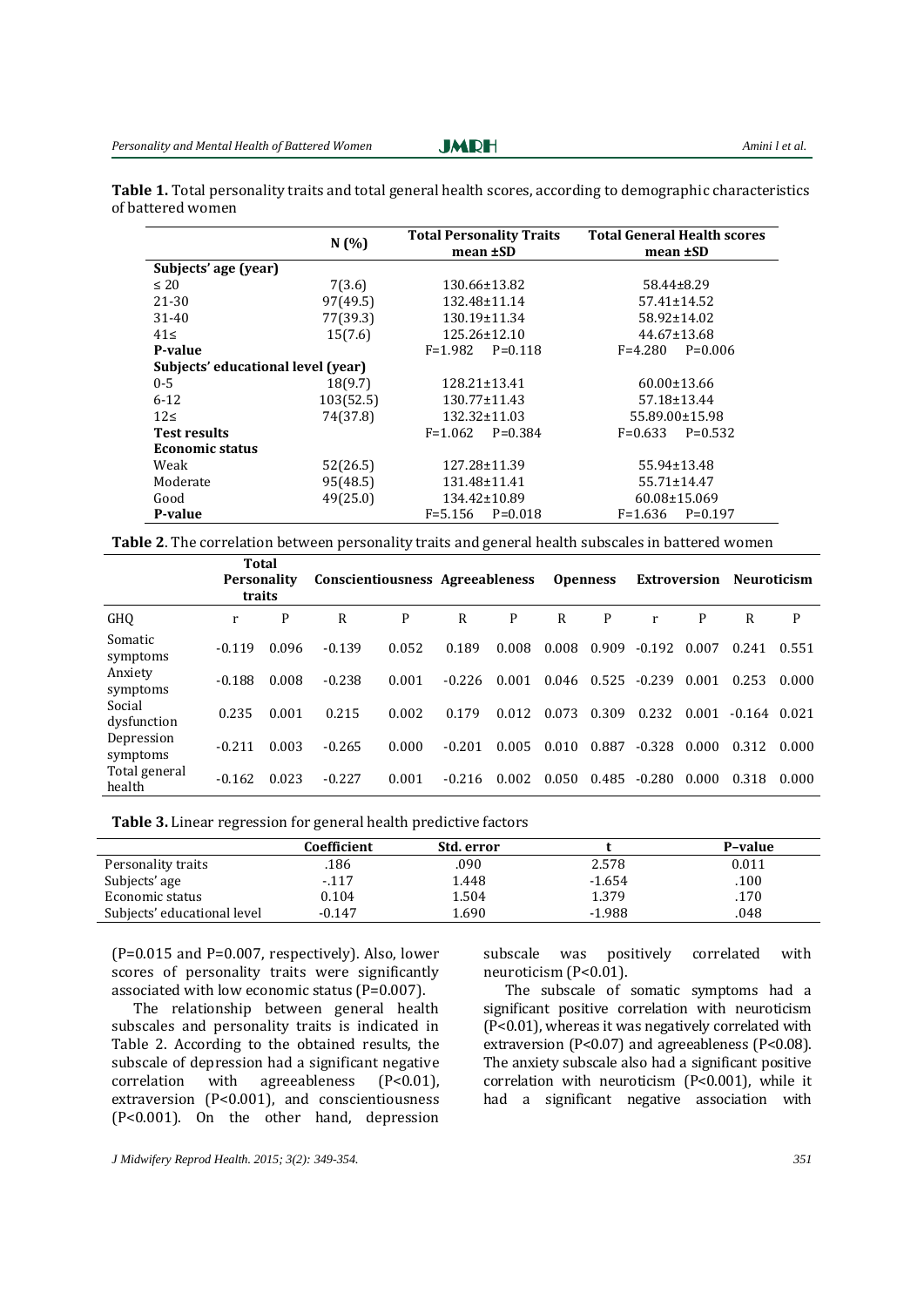extraversion (P<0.01), agreeableness (P<0.01), and conscientiousness (P<0.01).

Finally, the social functioning subscale had a significant positive correlation with extraversion (P<0.01), conscientiousness (P<0.01), and agreeableness (P<0.05), while it had a significant negative correlation with neuroticism (P<0.05). As the results indicated, openness had no significant relationship with any of general health indices (P=0.485). Table 3 shows that the score of personality traits (P=0.011) and women's educational level (P=0.048) can predict the general health of battered women.

#### **Discussion**

The aim of the present study was to investigate the personality traits of battered women and evaluate the impacts of these characteristics on women's mental health. The study findings revealed that neuroticism had a significant positive correlation with somatic symptoms (P<0.01), anxiety (P<0.001), and depression symptoms (P<0.001).

In a study by Panaghi et al. (2011), which investigated the role of personality traits and demographic characteristics in spousal abuse, neuroticism had the most significant correlation with violence against women (15). Neuroticism predisposes individuals to negative emotions. In fact, this personality trait includes sensitivity to unrealistic belief, poor impulse control, and tendency to experience psychological distress in form of anxiety, anger, depression, embarrassment, hatred, and a range of negative emotions (16).

Therefore, it is not surprising to find a significant positive correlation between neuroticism and somatic symptoms, anxiety, and depression (lack of mental health in general). These results were confirmed by studies by Emamipour et al. (2010), Chalniabloo and Garousi-Farshi (2010), Hosseini-nasab et al. (2009), and Heis and Joseph (2003) (17-20).

The findings of our study revealed that extraversion had a significant negative correlation with somatic symptoms (P<0.01), anxiety (P<0.01) and depression symptoms (P<0.001), while it had a significant positive correlation with social functioning (P<0.01). Apparently, extroverted individuals find warm and intimate social relations as a passive way to

deal with stress and tension (21). Therefore, they can apply this method to prevent or reduce stress in their marital life and eventually experience less anxiety. Extroverted women with such positive thoughts can think of stressful situations as a challenge; as a result, they experience less domestic violence.

Therefore, based on the abovementioned findings, extraversion is expected to have a negative correlation with physical health, anxiety, and depression symptoms. Considering the extroverted personality of these individuals, extraversion had a positive correlation with social functioning subscale.

In this regard, Bernard et al. (2005) showed that extraversion is considered as one of the major factors for health (22). As Garousi-Farshi and Soufiani (2008) demonstrated in their studies, extroverted individuals naturally enjoy social support in their intimate relations, communications, and socialization; thus, it appears that these individuals take steps to reduce their anxiety and mental stress and finally improve their own mental, social, and physical health (23).

As our study results indicated, agreeableness had a significant positive correlation with social functioning (P<0.05), while it had a significant but negative correlation with somatic symptoms  $(P=0.008)$ , depression symptoms  $(P<0.01)$ , and anxiety  $(P<0.01)$ . Among the most common characteristics of individuals with agreeableness, one can refer to modesty, warmth, empathy, and good will. Individuals with such personal characteristics are agreeable and flexible in dealing with life events (24).

In a study by Ahadi (2008), it was revealed that agreeableness is a great predictor of marital relationship, and as an intrapersonal process, can have significant effects on the quality of marital life (25). These results were congruous with Shakerian's study in 2012, which investigated the role of personality traits and gender in predicting marital adaptability (16).

Moreover, in the present study, conscientiousness was positively correlated with social functioning (P<0.01), while it had a significant but negative correlation with depression (P<0.001) and anxiety symptoms (P<0.01). A study by Jafarnejad et al. (2004) did not indicate a significant relationship between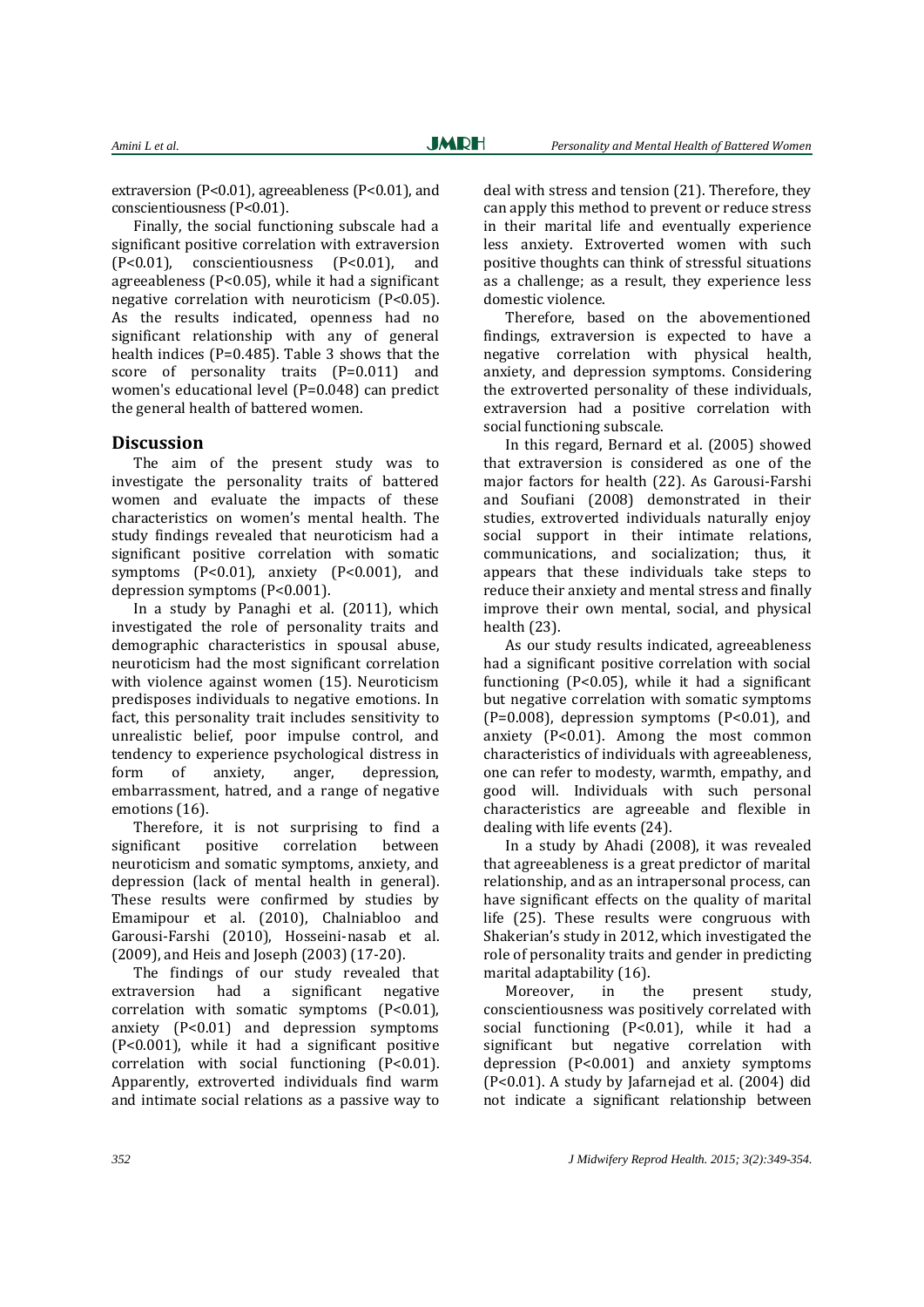conscientiousness and mental health (26). Overall, individuals with higher scores in conscientiousness are expected to behave more effectively and appropriately in social circumstances (20); these people tend to be orderly, meticulous, efficient, reliable, and logical (21).

Based on the results of the present study and the personality traits of conscientious individuals, one can draw this conclusion that in facing problems that cause anxiety, depression, and tension in marital life, these people can assess their ability in dealing with problems and fulfill their responsibilities. In society, these individuals are efficient and conscientious while doing their assignments and have a sense of responsibility (24); they build confidence in others and eventually reach their goals.

Nonetheless, the results of this study led us to accept criticisms against personality theories, which claim that personality traits are often poor predictors of behavior. For instance, although an individual may obtain a high score in a certain trait, he/she may not always behave accordingly.

In the present research, a few other limitations were encountered. One limitation was that we could not determine the cause and effect relationship between the evaluated factors. Moreover, the study was restricted to a legal medicine center in south of Tehran. Thus, it is suggested that similar studies be conducted in other legal medicine centers across Tehran and other cities to compare and generalize the findings of this study.

#### **Conclusion**

The results of the present study showed that personality traits can be related to the mental and general health of battered women. Therefore, it seems that these traits should be considered in preventive, screening, and management programs.

#### **Acknowledgements**

This article was extracted from an MA thesis of midwifery presented at Nursing and Midwifery School of Tehran University of Medical Sciences.

#### **Conflicts of interest**

Authors declared no conflicts of interest.

#### **References**

- 1. Masoudnia E. Relationship between type D personality and its components and general health among students. Journal of Behavioral Sciences. 2011; 5(2): 143-149. [Persian].
- 2. Donnellan B, Burt A, Levendosky A, Klump L. Genes, personality, and attachment in adults: A multivariate behavioral genetic analysis. Personality and Social Psychology Bulletin. 2008; 34(1): 3-16.
- 3. MahmodAliloo M, Nemati F, Samadirad B. The relationship between personality traits and demographic factors with spouse abuse in men. Journal of Legal Medicine. 2010; 16(1): 40- 46.[Persian].
- 4. Tiliopoulos N, Pallier G, Coxon A. A circle of traits: A perceptual mapping of the NEO-PI-R. Personality and Individual Differences. 2010; 48(1): 34–39.
- 5. Panaghi L, Pirouzi D, Shirinbayan M, Ahmadabadi Z. The Role of Personality and Demographic Traits in Spouse Abuse. Iranian Journal of Psychiatry and Clinical Psychology. 2011; 17(2): 126- 135.[Persian].
- 6. Lckenhoff E, Sutin R, Ferrucci L, Costa T. Personality traits and subjective health in the later years: The association between NEO-PI-R and SF-36 in advanced age is influenced by health status. Journal of Research in Personality. 2008; 42(5):1334-1336.
- 7. Baghiani-Moghaddam M, Motlagh Z, Sabzemakan L, Gharlipour- Gharghani Z, Tavassoli E , Shahbazi H. The relationship between personality traits and general health in the students of Yazd University of Medical Science, Yazd, Iran, 2010. Zahedan Journal of Research in Medicin Sciences. 2012; 13(10): 38. [Persian].
- 8. Hoseininasab D, Moheb N, Bakhshvar V. The relationship between personality traits with mental health of the pregnant women Tabriz. Women and Family Studies.2009; 1(3): 61-73. [Persian].
- 9. Terracciano A, Costa T. Smoking and the five-factor model of personality. Addiction. 2004; 99(4): 472- 481.
- 10. Moor C, Zimprich D, Schmitt M, Kliegel M. Personality, aging, self-perceptions and subjective health: A mediation model. International Journal Aging Human Development. 2006; 63(3):241-257.
- 11. Mahmodaliloo M, Nenati Sogolitape F, Samadirad B. The relationship between personality characteristics and demographic factors with wife abuse in men. Scientific Journal of Forensic Medicine. 2010; 16 (1):40-46.[Persian].
- 12. Goldberg D, Hillier V. A scaled version of the General Health Questionnaire. Psychological Medicine. 1979; 9(1): 139-145.

*J Midwifery Reprod Health. 2015; 3(2): 349-354. 353*